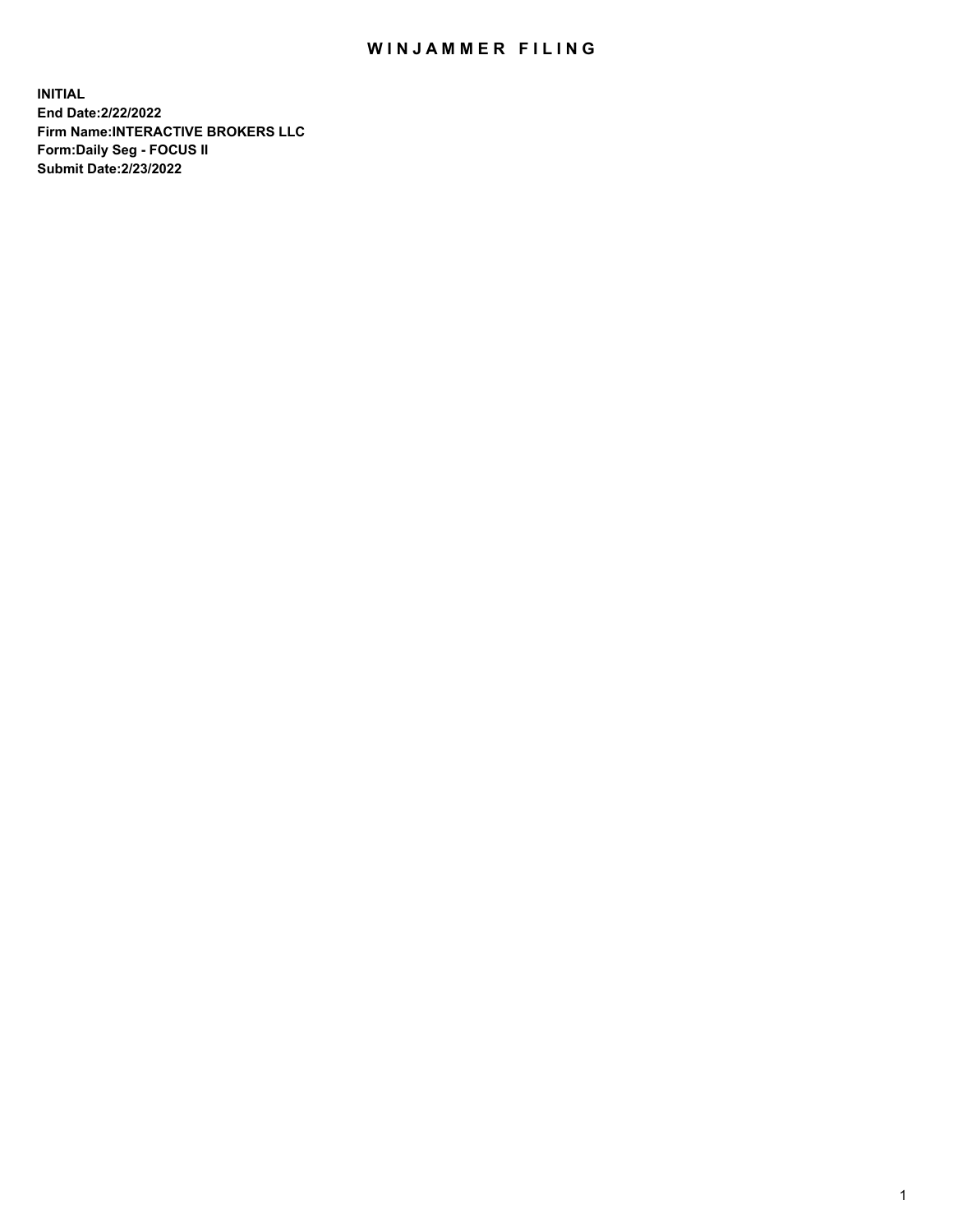**INITIAL End Date:2/22/2022 Firm Name:INTERACTIVE BROKERS LLC Form:Daily Seg - FOCUS II Submit Date:2/23/2022 Daily Segregation - Cover Page**

| Name of Company                                                                                                                                                                                                                                                                                                               | <b>INTERACTIVE BROKERS LLC</b>                                                                  |
|-------------------------------------------------------------------------------------------------------------------------------------------------------------------------------------------------------------------------------------------------------------------------------------------------------------------------------|-------------------------------------------------------------------------------------------------|
| <b>Contact Name</b>                                                                                                                                                                                                                                                                                                           | James Menicucci                                                                                 |
| <b>Contact Phone Number</b>                                                                                                                                                                                                                                                                                                   | 203-618-8085                                                                                    |
| <b>Contact Email Address</b>                                                                                                                                                                                                                                                                                                  | jmenicucci@interactivebrokers.c<br><u>om</u>                                                    |
| FCM's Customer Segregated Funds Residual Interest Target (choose one):<br>a. Minimum dollar amount: ; or<br>b. Minimum percentage of customer segregated funds required:% ; or<br>c. Dollar amount range between: and; or<br>d. Percentage range of customer segregated funds required between:% and%.                        | $\overline{\mathbf{0}}$<br>$\overline{\mathbf{0}}$<br>155,000,000 245,000,000<br>0 <sub>0</sub> |
| FCM's Customer Secured Amount Funds Residual Interest Target (choose one):<br>a. Minimum dollar amount: ; or<br>b. Minimum percentage of customer secured funds required:%; or<br>c. Dollar amount range between: and; or<br>d. Percentage range of customer secured funds required between:% and%.                           | $\overline{\mathbf{0}}$<br>$\overline{\mathbf{0}}$<br>80,000,000 120,000,000<br>0 <sub>0</sub>  |
| FCM's Cleared Swaps Customer Collateral Residual Interest Target (choose one):<br>a. Minimum dollar amount: ; or<br>b. Minimum percentage of cleared swaps customer collateral required:%; or<br>c. Dollar amount range between: and; or<br>d. Percentage range of cleared swaps customer collateral required between:% and%. | $\overline{\mathbf{0}}$<br>$\overline{\mathbf{0}}$<br>0 <sub>0</sub><br>0 <sub>0</sub>          |

Attach supporting documents CH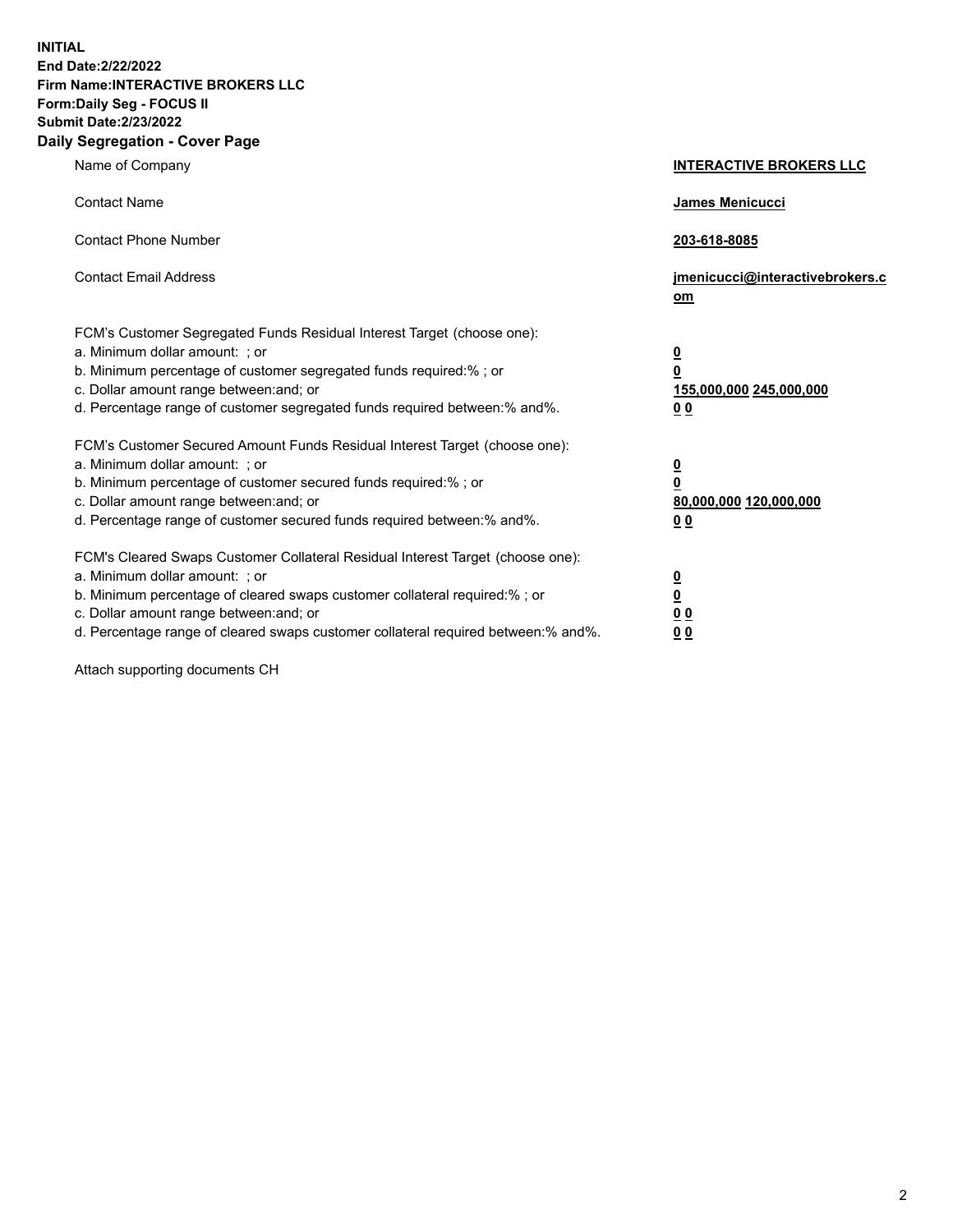**INITIAL End Date:2/22/2022 Firm Name:INTERACTIVE BROKERS LLC Form:Daily Seg - FOCUS II Submit Date:2/23/2022 Daily Segregation - Secured Amounts**

|     | Foreign Futures and Foreign Options Secured Amounts                                               |                                               |
|-----|---------------------------------------------------------------------------------------------------|-----------------------------------------------|
|     | Amount required to be set aside pursuant to law, rule or regulation of a foreign                  | $0$ [7305]                                    |
|     | government or a rule of a self-regulatory organization authorized thereunder                      |                                               |
| 1.  | Net ledger balance - Foreign Futures and Foreign Option Trading - All Customers                   |                                               |
|     | A. Cash                                                                                           | 429,171,816 [7315]                            |
|     | B. Securities (at market)                                                                         | $0$ [7317]                                    |
| 2.  | Net unrealized profit (loss) in open futures contracts traded on a foreign board of trade         | 64,908,563 [7325]                             |
| 3.  | Exchange traded options                                                                           |                                               |
|     | a. Market value of open option contracts purchased on a foreign board of trade                    | 118,064 [7335]                                |
|     | b. Market value of open contracts granted (sold) on a foreign board of trade                      | $-9,550$ [7337]                               |
| 4.  | Net equity (deficit) (add lines 1. 2. and 3.)                                                     | 494,188,893 [7345]                            |
| 5.  | Account liquidating to a deficit and account with a debit balances - gross amount                 | 25,573 [7351]                                 |
|     | Less: amount offset by customer owned securities                                                  | 0 [7352] 25,573 [7354]                        |
| 6.  | Amount required to be set aside as the secured amount - Net Liquidating Equity                    | 494,214,466 [7355]                            |
|     | Method (add lines 4 and 5)                                                                        |                                               |
| 7.  | Greater of amount required to be set aside pursuant to foreign jurisdiction (above) or line<br>6. | 494,214,466 [7360]                            |
|     | FUNDS DEPOSITED IN SEPARATE REGULATION 30.7 ACCOUNTS                                              |                                               |
| 1.  | Cash in banks                                                                                     |                                               |
|     | A. Banks located in the United States                                                             | 66,793,385 [7500]                             |
|     | B. Other banks qualified under Regulation 30.7                                                    | 0 [7520] 66,793,385 [7530]                    |
| 2.  | Securities                                                                                        |                                               |
|     | A. In safekeeping with banks located in the United States                                         | 347,811,500 [7540]                            |
|     | B. In safekeeping with other banks qualified under Regulation 30.7                                | 0 [7560] 347,811,500 [7570]                   |
| 3.  | Equities with registered futures commission merchants                                             |                                               |
|     | A. Cash                                                                                           | $0$ [7580]                                    |
|     | <b>B.</b> Securities                                                                              | $0$ [7590]                                    |
|     | C. Unrealized gain (loss) on open futures contracts                                               | $0$ [7600]                                    |
|     | D. Value of long option contracts                                                                 | $0$ [7610]                                    |
|     | E. Value of short option contracts                                                                | 0 [7615] 0 [7620]                             |
| 4.  | Amounts held by clearing organizations of foreign boards of trade                                 |                                               |
|     | A. Cash                                                                                           | $Q$ [7640]                                    |
|     | <b>B.</b> Securities                                                                              | $0$ [7650]                                    |
|     | C. Amount due to (from) clearing organization - daily variation                                   | $0$ [7660]                                    |
|     | D. Value of long option contracts                                                                 | $0$ [7670]                                    |
|     | E. Value of short option contracts                                                                | 0 [7675] 0 [7680]                             |
| 5.  | Amounts held by members of foreign boards of trade                                                |                                               |
|     | A. Cash                                                                                           | 213,933,089 [7700]                            |
|     | <b>B.</b> Securities                                                                              | $0$ [7710]                                    |
|     | C. Unrealized gain (loss) on open futures contracts                                               | -8,175,809 [7720]                             |
|     | D. Value of long option contracts                                                                 | 118,064 [7730]                                |
|     | E. Value of short option contracts                                                                | <mark>-9,550</mark> [7735] 205,865,794 [7740] |
| 6.  | Amounts with other depositories designated by a foreign board of trade                            | $0$ [7760]                                    |
| 7.  | Segregated funds on hand                                                                          | $0$ [7765]                                    |
| 8.  | Total funds in separate section 30.7 accounts                                                     | 620,470,679 [7770]                            |
| 9.  | Excess (deficiency) Set Aside for Secured Amount (subtract line 7 Secured Statement               | 126,256,213 [7380]                            |
|     | Page 1 from Line 8)                                                                               |                                               |
| 10. | Management Target Amount for Excess funds in separate section 30.7 accounts                       | 80,000,000 [7780]                             |
| 11. | Excess (deficiency) funds in separate 30.7 accounts over (under) Management Target                | 46,256,213 [7785]                             |
|     |                                                                                                   |                                               |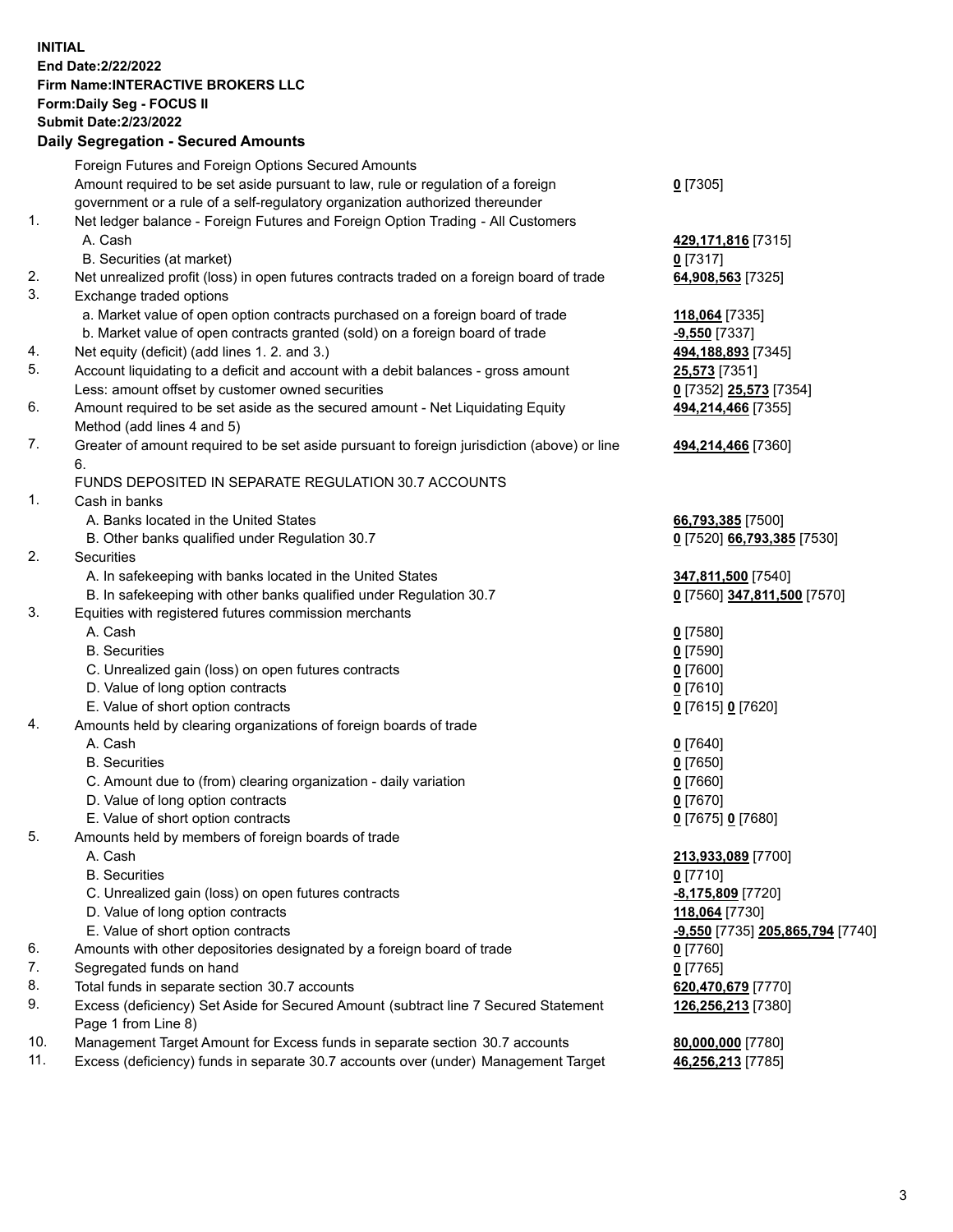**INITIAL End Date:2/22/2022 Firm Name:INTERACTIVE BROKERS LLC Form:Daily Seg - FOCUS II Submit Date:2/23/2022 Daily Segregation - Segregation Statement** SEGREGATION REQUIREMENTS(Section 4d(2) of the CEAct) 1. Net ledger balance A. Cash **7,927,418,504** [7010] B. Securities (at market) **0** [7020] 2. Net unrealized profit (loss) in open futures contracts traded on a contract market **217,658,544** [7030] 3. Exchange traded options A. Add market value of open option contracts purchased on a contract market **839,703,137** [7032] B. Deduct market value of open option contracts granted (sold) on a contract market **-804,418,040** [7033] 4. Net equity (deficit) (add lines 1, 2 and 3) **8,180,362,145** [7040] 5. Accounts liquidating to a deficit and accounts with debit balances - gross amount **1,139,597** [7045] Less: amount offset by customer securities **0** [7047] **1,139,597** [7050] 6. Amount required to be segregated (add lines 4 and 5) **8,181,501,742** [7060] FUNDS IN SEGREGATED ACCOUNTS 7. Deposited in segregated funds bank accounts A. Cash **874,514,658** [7070] B. Securities representing investments of customers' funds (at market) **5,113,480,315** [7080] C. Securities held for particular customers or option customers in lieu of cash (at market) **0** [7090] 8. Margins on deposit with derivatives clearing organizations of contract markets A. Cash **1,514,883,367** [7100] B. Securities representing investments of customers' funds (at market) **839,060,163** [7110] C. Securities held for particular customers or option customers in lieu of cash (at market) **0** [7120] 9. Net settlement from (to) derivatives clearing organizations of contract markets **10,157,849** [7130] 10. Exchange traded options A. Value of open long option contracts **839,703,137** [7132] B. Value of open short option contracts **-804,418,040** [7133] 11. Net equities with other FCMs A. Net liquidating equity **0** [7140] B. Securities representing investments of customers' funds (at market) **0** [7160] C. Securities held for particular customers or option customers in lieu of cash (at market) **0** [7170] 12. Segregated funds on hand **0** [7150] 13. Total amount in segregation (add lines 7 through 12) **8,387,381,449** [7180] 14. Excess (deficiency) funds in segregation (subtract line 6 from line 13) **205,879,707** [7190] 15. Management Target Amount for Excess funds in segregation **155,000,000** [7194] **50,879,707** [7198]

16. Excess (deficiency) funds in segregation over (under) Management Target Amount Excess